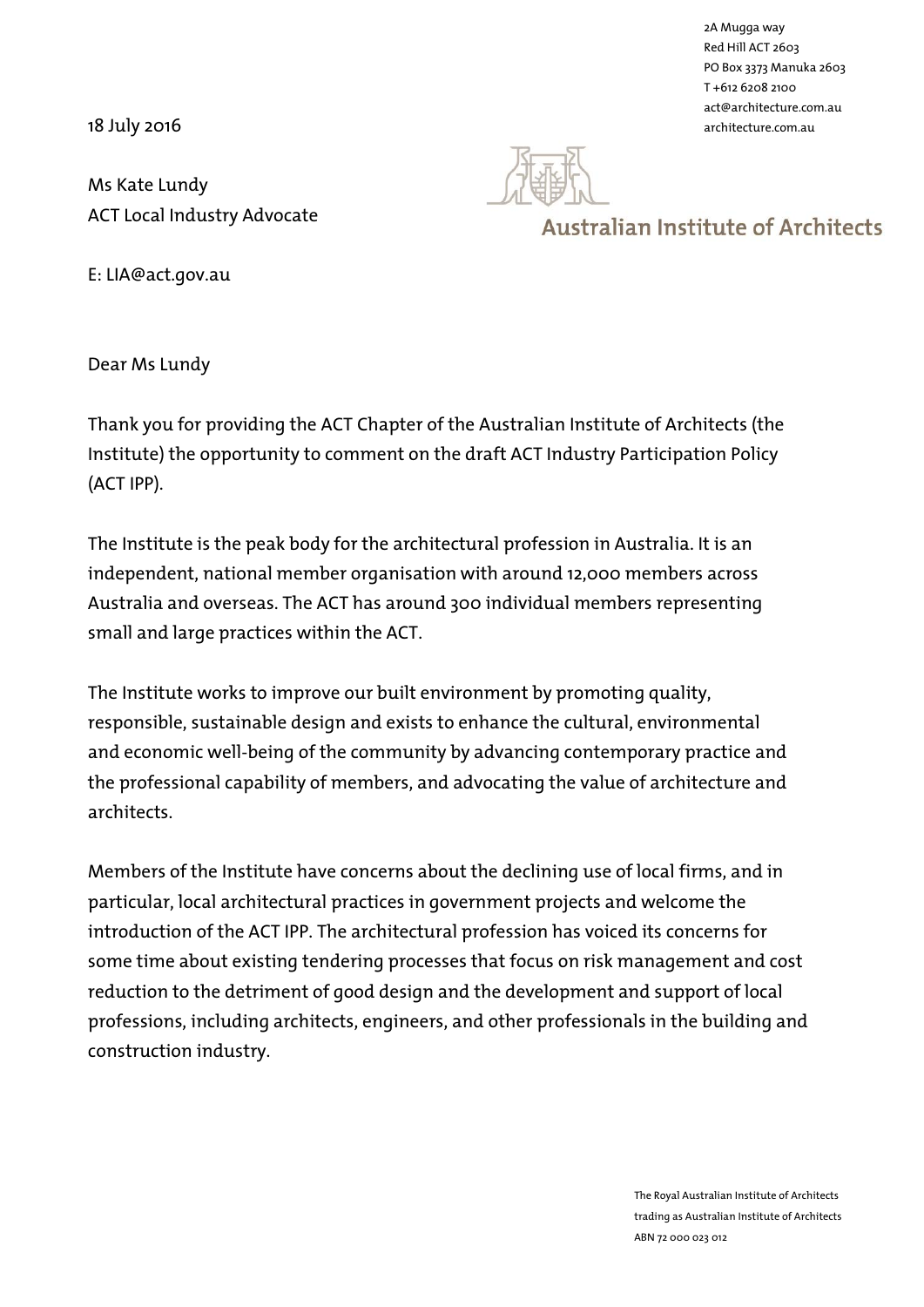We fully support the statements in the Policy about the value of local business input as a critical element of future procurement activities, particularly when looking at value for money criteria. Price and risk management cannot be the only major criteria considered in the procurement process.

The Institute believes that value for money can be the primary criterion in selecting the preferred bidder provided that the ACT IPP informs the value for money criteria. We welcome the stated policy objective of including "the broader strategic impact of the contract on the territory's economy" being considered in the assessment of value for money. Using local suppliers provides broader benefits to the economy. The ACT IPP should be influential in the tender selection process, well beyond a check for basic compliance.

A high number of projects are being awarded to interstate consultants, which has caused a decline in local participation by the architectural profession in the ACT. This has a number of negative effects including interstate firms having pre-existing relationships with interstate contractors, resulting in more work being contracted to interstate personnel and firms to the detriment of the local economy. As well, the underutilisation of local expertise and experience means that local industry is deskilling and local industry will not be sustainable if this trend continues. This is particularly so for the professions in the ACT, as there is a limited amount of public and private projects to maintain a competitive skills base.

For instance, when an interactive tender process is applied to all scales and complexity of projects, it prohibits a high number of local firms from participating as they are not being fully reimbursed for their services and are unable to carry the overhead.

The Policy states that the ACT government will work with local businesses to promote innovation, flexibility and best practice. We believe that this stated intent is laudable. We believe the key to producing innovative, flexible and world's best practice infrastructure in the ACT is to ensure that the local architectural profession is heavily involved in the delivery process.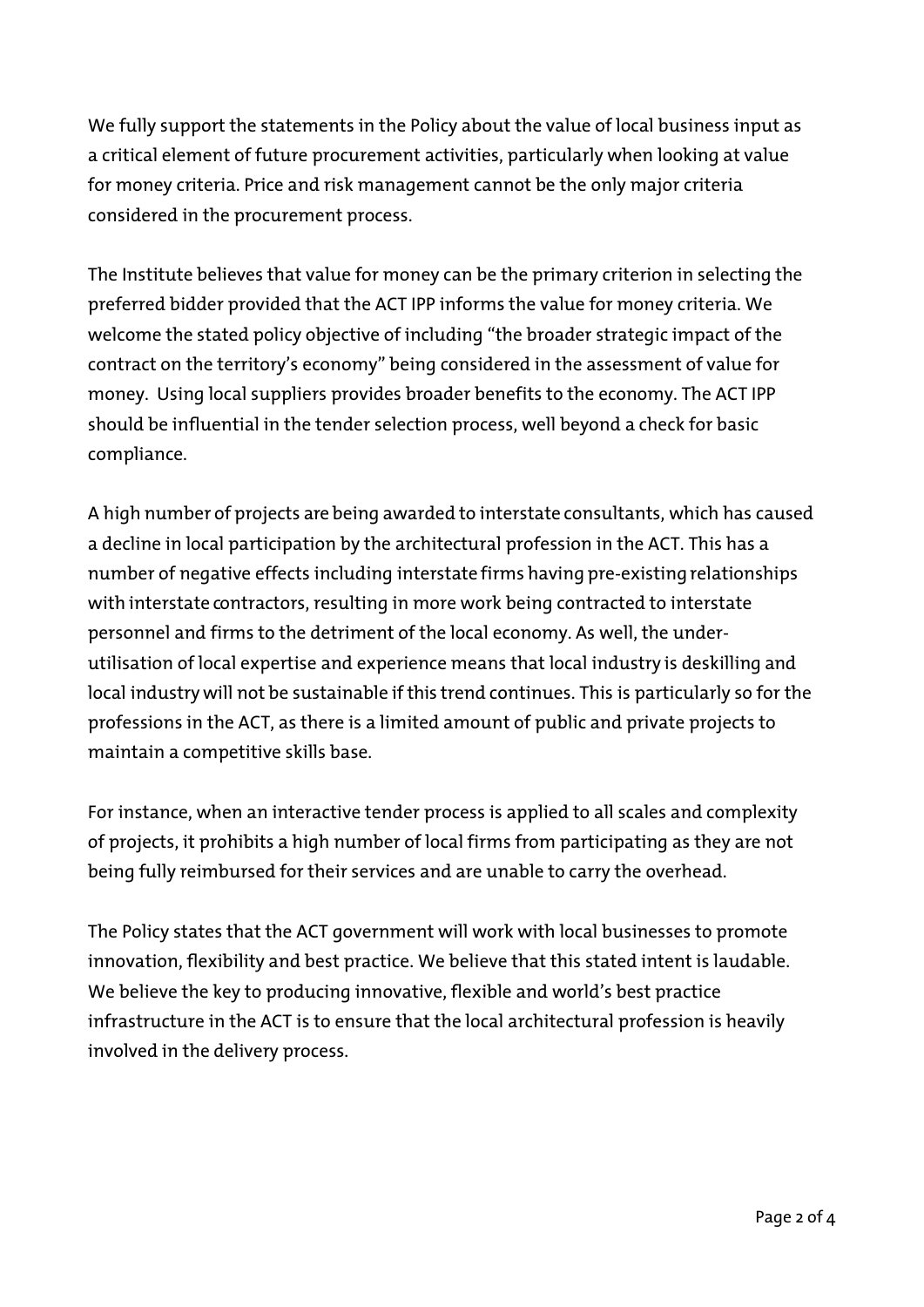We believe that the policy scope is appropriate in applying to government procurement of works, goods and services, PPP projects and federally funded projects and we fully support the principle that, regardless of the size of the procurement, responsible entities must ensure that the objectives of the ACT IPP have been applied.

The Institute notes that the application of the ACT IPP only becomes mandatory for projects over \$5 million, though the economic contributions test and subsequent 10 percent weighting applies to tenders over \$200,000. In comparison, the Victorian IPP appears to be mandated where the procurement activity meets or exceeds either \$1 million in regional Victoria or \$3 million in metropolitan Melbourne or for state-wide activities. Consideration might be given to lowering the \$5 million value given the lower level of procurement activity in the ACT.

The Institute has some concerns with the stated assessment of value of local jobs and skills building in relation to broader economic development and with the number of labour hours associated with the contract. While we are supportive of the inclusion of these criteria, the language suggests that this is skewed toward less skilled occupations and hence, an omission with regard to higher skilled occupations. An assumption cannot be made that higher skilled workers have more access to government work. Given the size of the economy, and the need for the Territory's economy to be competitive and innovative, we need highly skilled individuals such as architects.

Australian architects (including the ACT) have a worldwide reputation for innovative design leadership and our profession is well placed to play a substantial role in addressing the challenges we are facing in our cities and towns. As we tackle issues such as climate change, housing affordability, an ageing demographic, increasing demand for efficient transport systems and the need for more community and public infrastructure, there is a growing need for creative and innovative solutions.

The architecture profession has the potential to deliver - offering design solutions to these critical issues by making homes more energy efficient, ensuring that buildings make the most of their locations and opportunities and provide the best outcomes for owners and users, planning for and implementing sustainable and best use of water and land resources, and adapting and reusing materials and buildings.